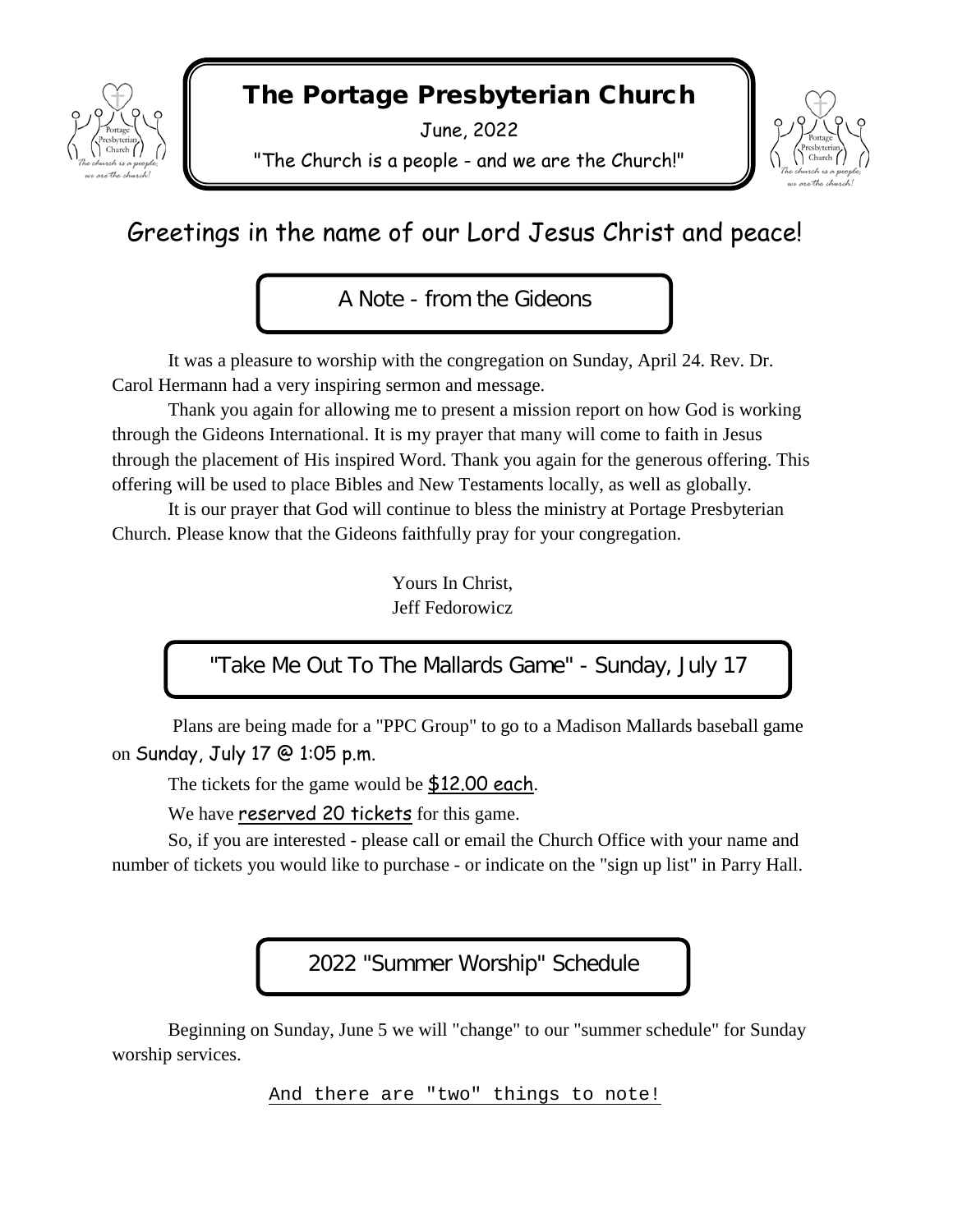First - During the summer months (*through Labor Day weekend - Sept 4*) our Sunday worship services will begin @ 9:30 a.m.

Second - We will have some worship services in the sanctuary and some "outdoors in the parking lot"

- > "1st and 2nd Sundays" we will be gathering *in the sanctuary* for worship.
- > "3rd and 4th Sundays" we will be gathering outside in the "**parking lot**" (weather permitting).

If you have any questions about the Summer worship schedule, please contact the Church Office.

Deacons' Ministries @ PPC

Did you know the Deacon's fund covers the cost of communion cups and elements, and the flowers you see in the chancel each Sunday?

We also send cards and provide occasional small gifts of remembrance to the homebound.

Our funds come from your specified donations. If you use offering envelopes, you have envelopes that are labeled for the Deacon's fund. Many families don't use offering envelopes and may not be aware of this. You may place your gift in any envelope and label it "Deacon's fund ". We hope you will prayerfully consider giving to this fund.

Thank you!

"Brats, Hamburgers and Hot Dogs - Oh My!

On May  $7<sup>th</sup>$  the Events Committee hosted a Brat, Hamburger and Hot Dog sale at Festival Foods. It was a beautiful day.

We went through 150 brats, 28 hot dogs and 12 hamburgers along with chips, pop and water. We made a profit of \$**566.10**.

Thanks to *Peggy-Alf Sechtig, Allison Foster, Kathy Raimer, Edith McElroy and Larry Day* (grill master) for their help.

Nancy Schaper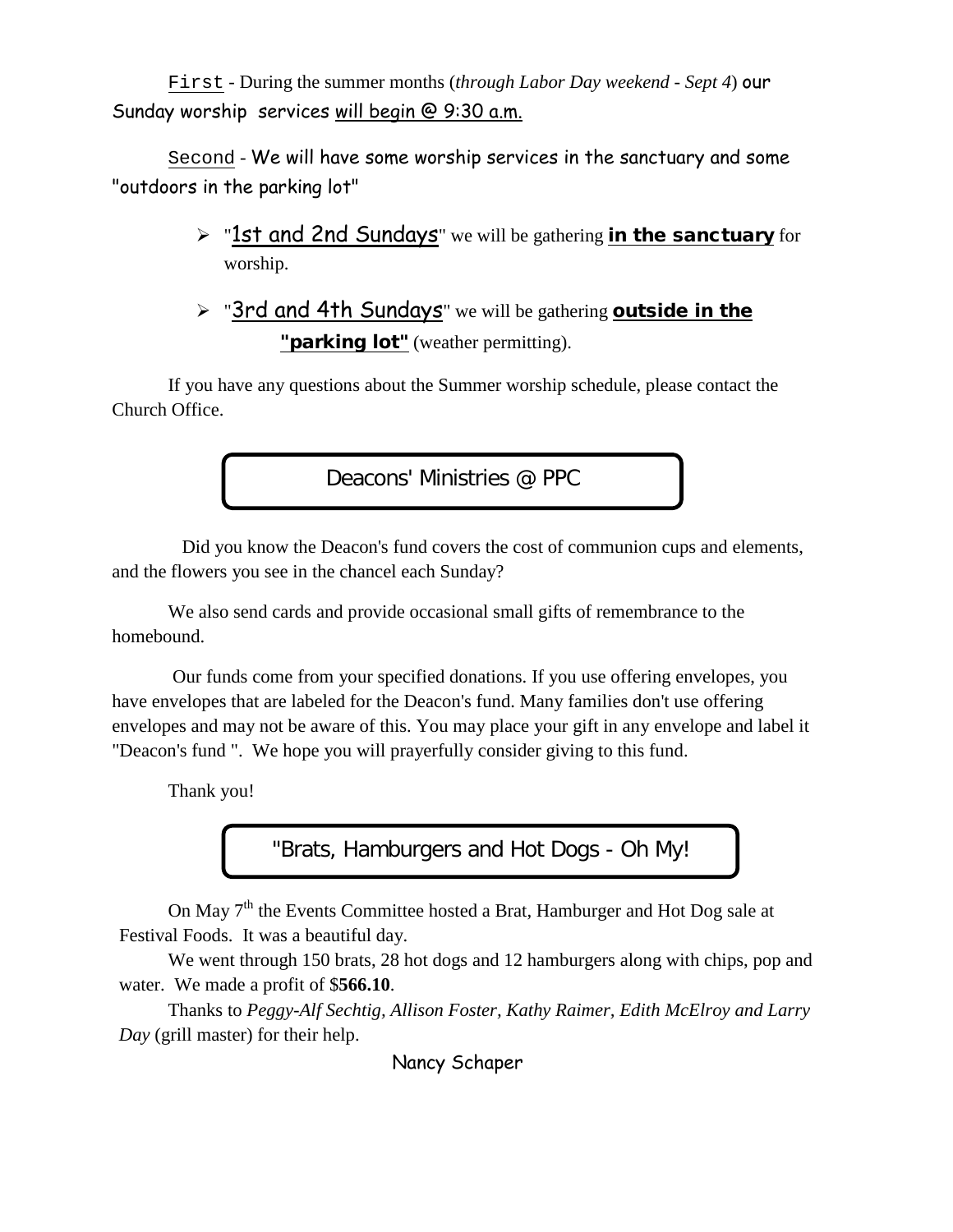### Canal Days - Brat and Hot Dog Stand

On June 4<sup>th</sup> the Event's Committee will be hosting a brat and hot dog sale during the Canal Days parade and activities. Our stand will be in the Chamber Plaza from *11:00-2:00* (*or when we run out of food*). All profits will go to the church. Come and visit us!!!!

"Pies" @ The Concerts - June 15

On Wednesday evening, June  $15<sup>th</sup>$ , the Event's Committee will be providing dessert at the concert at the Portage that is held at the VFW.

We will be serving pies during the concert. We will need at least 35 pies. The group playing that evening is "Derek Buckley".

There will be a "sign up " sheet on the kiosk in Parry Hall. If you don't sign up Nancy will be calling you. If you are unable to sign up please call Nancy at 608-742- 7242.

 If possible please use a disposable pie pan and indicate on the top what kind of pie you are donating. **The pies need to be brought to church by noon June 15th.** 

It should be a fun evening so bring your chair and come join us at the park.

PPC's "Women's Association" Mission News

1. Pillow Drive

Thanks to everyone who donated pillows for Sleep in Heavenly Peace. At last count, we had 32! Many children will benefit from your kind generosity.

2. Personal care bags

We continue to distribute "personal care bags" and we currently need deodorant and combs and brushes. Your assistance with this is greatly appreciated.

> Thank you for your support. *Glenda Day*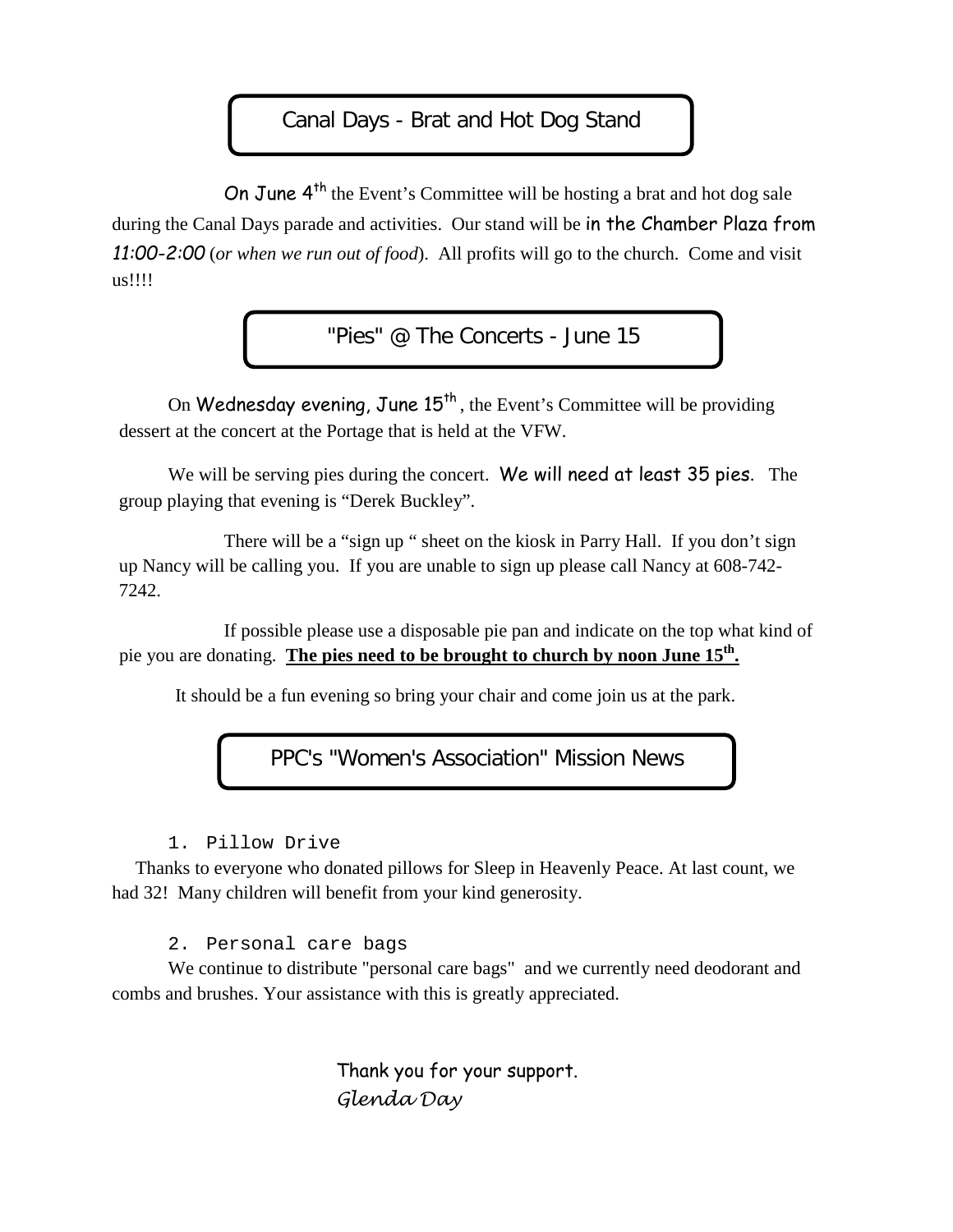#### Women's Association - "In The Garden" - June 30

On June 30th the Women's Association will be going to The Garden of Angels. The purpose of The Garden of Angels is to spread love to people in need of love. It is a place where people find healing in the loss of a loved one. It is a place to just enjoy the beauty. We will meet at church at 10:30 to carpool. If you would like to meet us there at 11:00, their address is W11360 State Road 33. We are planning to go out for lunch after and hold a short meeting. Please come and join us on June 30th for a day of fun!

# "Volunteers" For Projection Screens In Sanctuary

We are looking for "volunteers" who might be interested in helping to "**prepare**" and / or "project" our Sunday morning worship services on the projection screens.

Presently we are using the "PowerPoint" program for the slides.

You do not have to be "in the office" to do this - you could actually prepare the slides in the "comfort of your own home" and save them on a flash drive.

For Sunday mornings, we would need to have someone who could advance the slides using a "clicker."

If you are interested in this, or would like more information, please contact Pastor Dave. Thanks!

#### Donations To Ukraine Relief - Presbyterian Disaster Assistance

The Presbyterian Disaster Assistance is responding to the refugee crisis happening in Ukraine. Over one million Ukrainian people have already been displaced since the invasion began. As the violence continues, the number of people becoming homeless due to fighting or fleeing to neighboring countries increases by the day.

If you would like to make a donation to support PDA's humanitarian response, please send your donation to the John Knox Presbytery.

You can include it with any other remittances to the Presbytery on the same remittance form and the same check. Please be sure to identify the PDA project in section  $C -$  Directed Mission Support on the Presbytery Treasury Service form (attached). The project number is DR000156 (Disaster Relief-International Refugee Programs).

We will forward your donations to the PDA and your donation will also appear on your quarterly statement we send to each church. For more information on the PDA's assistance to

Ukraine, please click the following link **[https://pda.pcusa.org/situation/ukraine//.](https://pda.pcusa.org/situation/ukraine/)**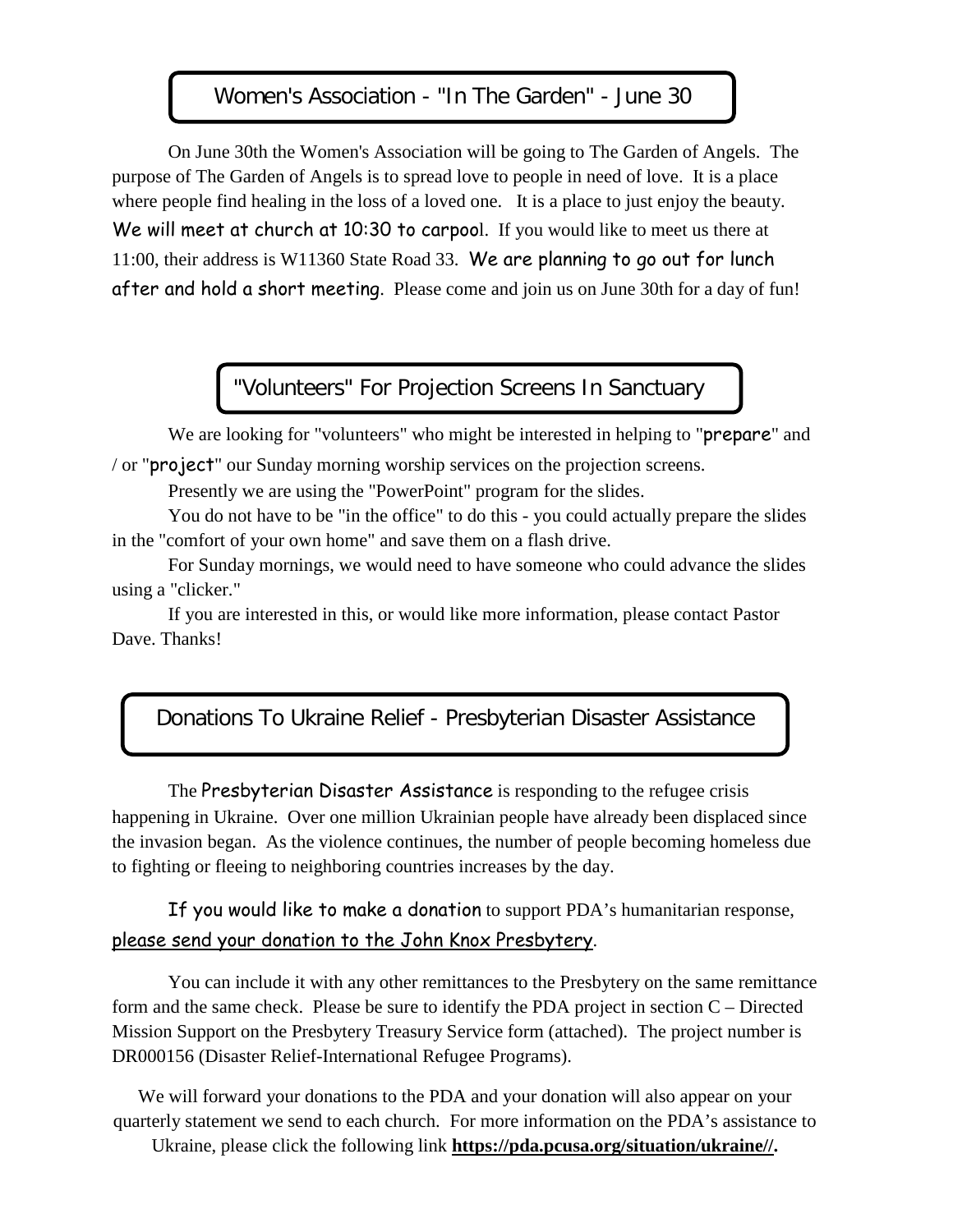### Upcoming Worship Services

Remember - Summer Worship Services begin @ 9:30 a.m.

Sunday - June 5, 2022 - "Traditional" Worship - Sanctuary Worship

Pentecost Sunday & Confirmation Sunday

Acts 2:1-12 "*We will share the "Lord's Supper" during the service. The "Bread" and "Cup" will be served in the pews -* 

*you may also choose to prepare your own elements.*

Sunday - June 12 - "Traditional" Worship - Sanctuary Worship Trinity Sunday & "Commencement Sunday" Isaiah 43:1-2. 16-21

Sunday, June 19 - "Informal" Worship - *Second Sunday after Pentecost* "Parking Lot" Worship Luke 8:26-39

Sunday - June 26 - "Traditional" Worship - *Third Sunday after Pentecost* "Parking Lot" Worship Luke 9:51-62

Sunday - July 3 - "Traditional" Worship - *Fourth Sunday after Pentecost*

Sanctuary Worship "*We will share the "Lord's Supper" during the service. The "Bread" and "Cup" will be served in the pews you may also choose to prepare your own elements.* Luke 10:1-11, 16-20

Sharing Your "Gifts - Abilities - Talents - Hobbies"

The "EdMin Work Group" is working on some exciting ideas for revitalizing PPC's Education Ministry.

*And we need your help!*

We are looking for members of the PPC community who would be willing to share their "gifts - abilities - talents - hobbies" with young people (and even adults).

For example, *Pastor Dave plays guitar and would be willing to lead music and teach guitar.*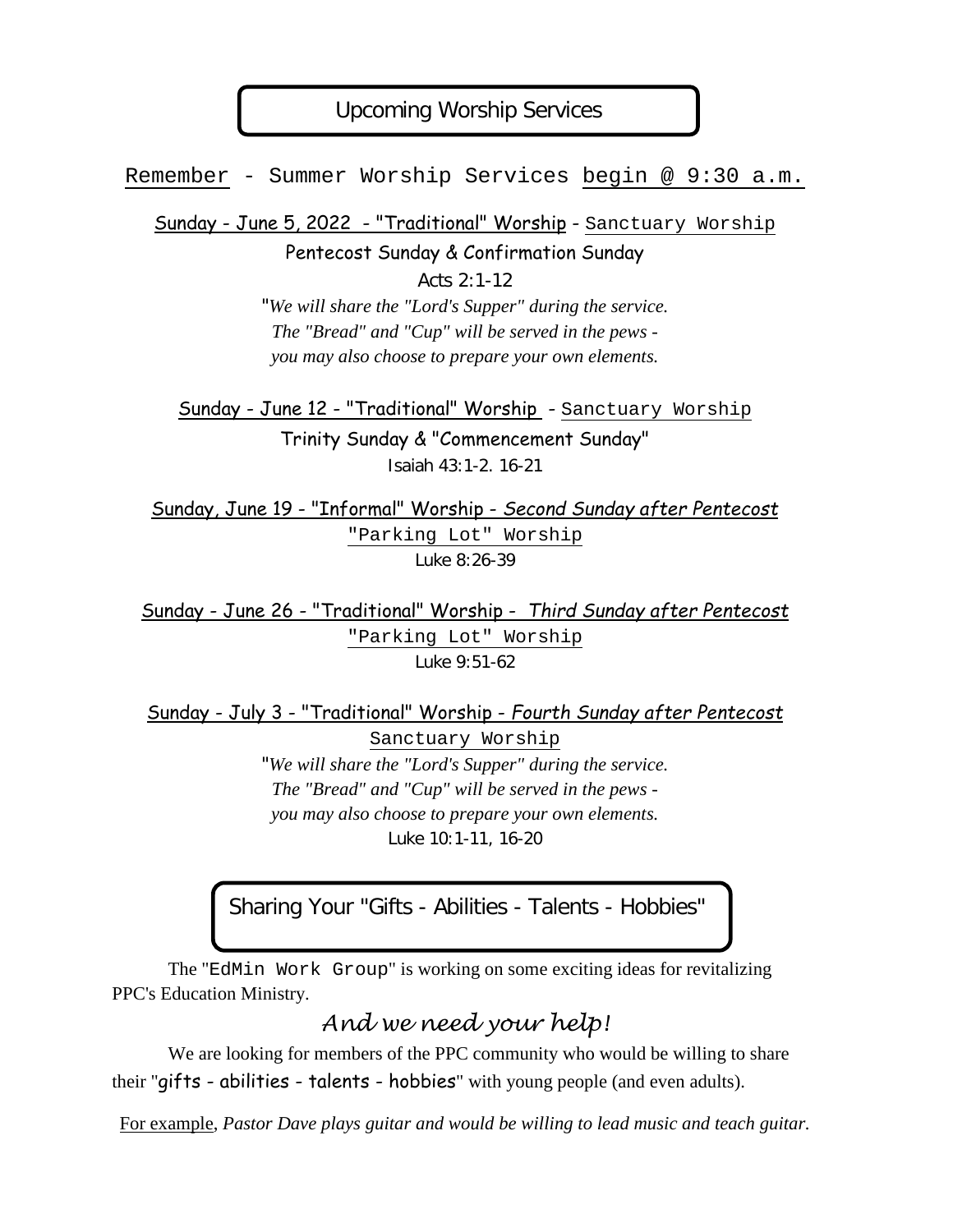There will be "sign-up sheets" out in Parry Hall. Or you may contact any member of the "EdMin Work Group" (Peggy Alf-Sechtig, Liz Bellmore, Nancy Schaper, Lee Roundy, Pastor Dave) to share information. Or you may contact the Church Office.

If you have any questions or would like more information, please contact any member of the "EdMin Work Group." Thanks!

"Video" People for Sunday Morning Worship

One of the exciting new ministries we have developed is our "Sunday Morning Worship Video" option.

And we are looking for additional "volunteers" who would be interested in being involved in this ministry.

If you have a "smart phone" - and a little time - would you consider helping out?

If you would be interested in participating in this ministry - or would like more information - contact Pastor Dave.

Next Worship @ Tivoli - June 20, 2022

Provided that all is well, we will again provide worship for the residents at Tivoli on Monday, June 20 @ 10:00 a.m.

Anyone coming to be a part of the worship community will be asked to "check in" at the entrance and to "wear a mask" during the service (*per Aspirus-Divine Savior Healthcare guidelines*) - as will the Tivoli residents

Important "Information and Activities" In Our Portage Community

"Portage Summer Lunch for Kids" - Volunteers Needed

Beginning on Monday, June 13 the "Portage Summer Lunch Program for Kids" will begin its 9th summer. Last summer the program served over "10,000 meals" to young people in the Portage area.

We are looking for volunteers who would like to work with the Dells Food Service staff to serve meals at the different sites. You will have your choice of site and can volunteer as your schedule allows.

In order to continue this important program, we will need volunteers!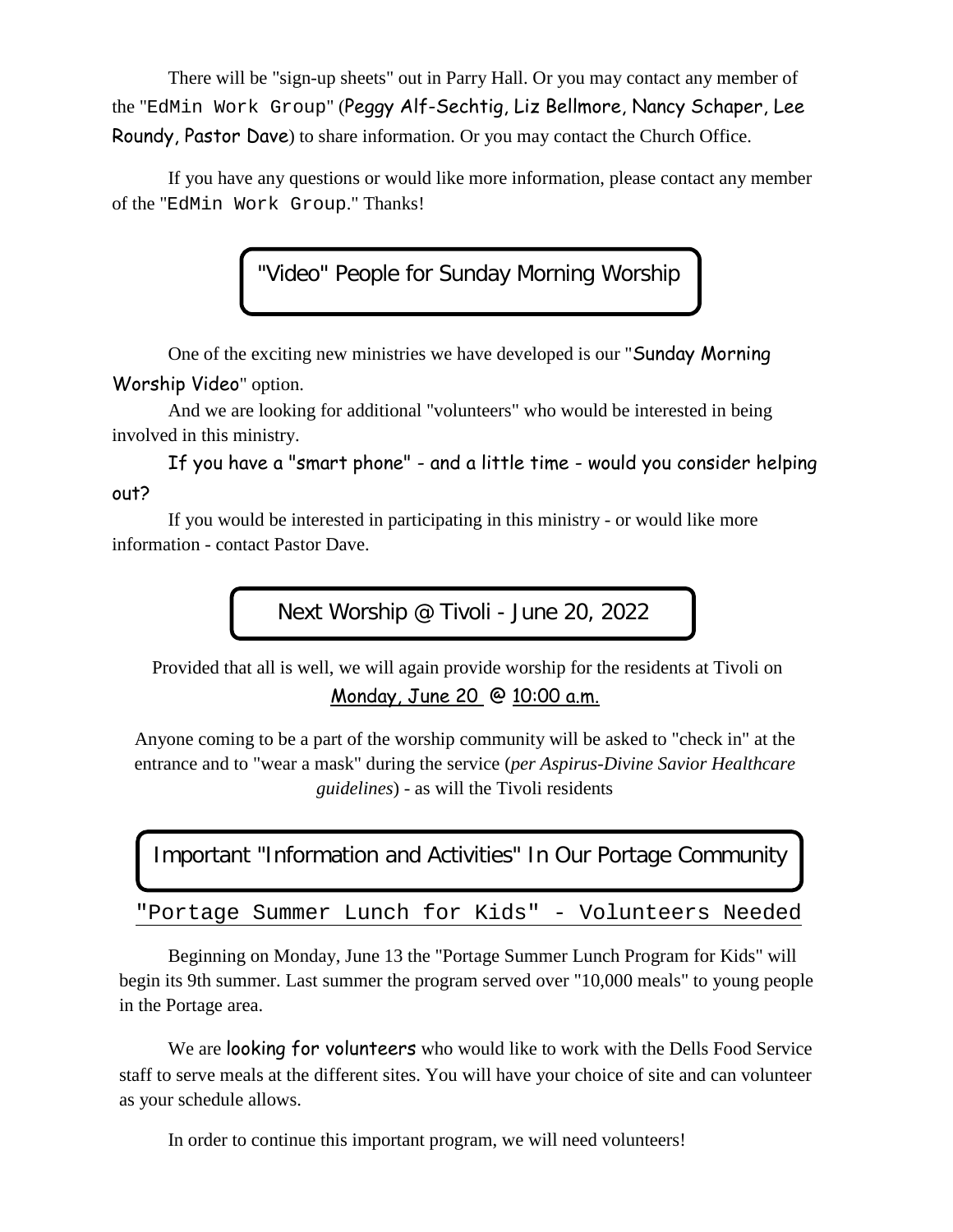If you have any questions or would like more information, please contact Pastor Dave.

**~~~~~~~~~~~~~~~~~~~~~~~~~~~~~~~~~~~~~~~~~~~~~~~~~~~~~~~~~~**

"ADRC" Drivers and Volunteers Needed!

ADRC of Columbia County is looking for volunteers to deliver home meals and for "kitchen assistance." Schedules are "flexible" according to your availability - you can volunteer as much as works best for you.

ADRC of Columbia County is also looking for "paid drivers." This involves transporting elderly and people with disabilities to medical appointments or delivery of meals. Schedules are "flexible" according to your time availability. And you would get to drive an "ADRC Van."

If you are interested in either of these or would like more information, please call 1-888-742-9233.

**~~~~~~~~~~~~~~~~~~~~~~~~~~~~~~~~~~~~~~~~~~~~~~~~~~~~~~~~~~**

"Sharing Suppers" Are On The Menu Again

Beginning on Monday, June 27 - from 5:00-6:30 p.m. - Portage's "Sharing

Supper" will again be serving the community meal - @ Bartels Middle School.

 "Sharing Supper" is organized around the idea that it is good for people to come together - in community - to "share a meal" - along with conversations. Different organizations and groups in the Portage area provide the meals each month.

 The "Sharing Supper" will be served each month - on the last Monday - at the Bartels Middle School.

**~~~~~~~~~~~~~~~~~~~~~~~~~~~~~~~~~~~~~~~~~~~~~~~~~~~~~~~~~~**

"Kwik Trip" Car Wash Cards

"Kwik Trip" Car Wash Cards are still available! For \$36.00 / card, you will receive 5 -

yes, that's right - 5 "Ultimate" car washes (normally a cost of \$50.00)

If you would like to purchase a "Kwik Trip Car Wash Card" - contact Pastor Dave.

Guidelines for Worship

The Session has established the following guidelines for worship and gatherings